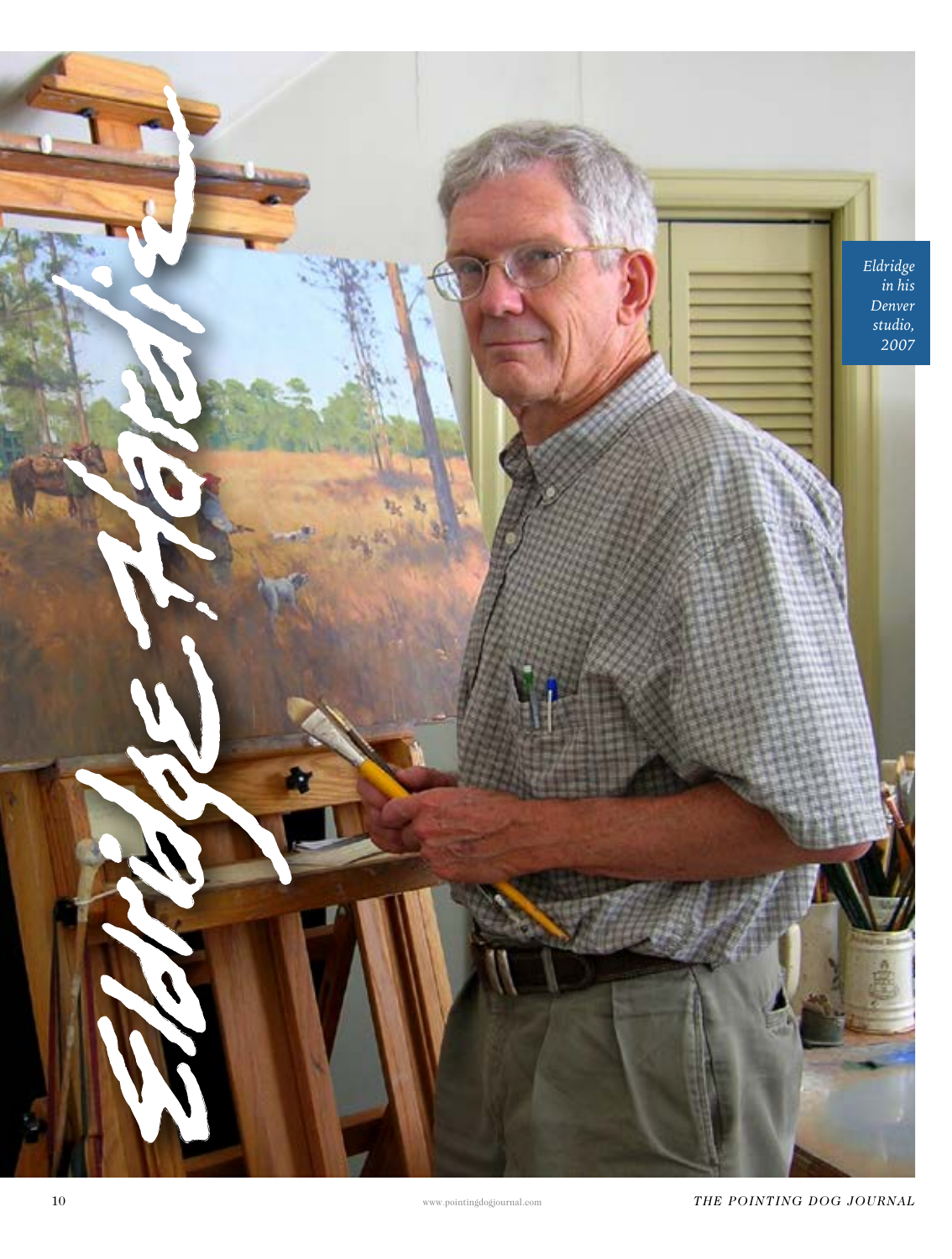## *Remembering a True Gentleman*

*by Tom Davis Editor-at-Large*

think most of us who knew Eldridge<br>Hardie had pretty much the same two<br>part reaction upon learning of his de-<br>lest August. The first part was dishelief Hardie had pretty much the same twopart reaction upon learning of his death last August. The first part was disbelief – as there always is when death comes unexpectedly. While at 81 El was no spring chicken, his health was good. He watched what he ate, drank in moderation, exercised regularly – all the things you're supposed to do.

More than that, though, he was just such a tough, resilient old bird – like one of those *bois d'arc* fenceposts out on the prairie that stands up to every insult Mother Nature can deliver – that the idea of him dying one day simply never crossed your mind. You just sort of indulged in a kind of magical thinking and assumed he'd go on, and on, and on.

Hell, this was the guy who'd stared down melanoma, one of the most aggressive of all cancers, when he was in his 50s. The prognosis was grim, but with the steely resolve so utterly characteristic of him he insisted, "I'm going to beat this." And he did. He was a little caved in one side as a result of the surgery that saved his life, but if it slowed him down it wasn't so you'd notice. His painting only got stronger, and he still birdhunted and fly-fished as hard as he ever did. Which is to say, as hard as anyone – and at a higher level of accomplishment than all but a very few.

"That was one of the things I so admired about El," says his friend Mike Paderewski, the dealer in sporting art. "He was still out there crushing it in his 80s. Who does that?"

Hard on the heels of the disbelief, of course, followed the sadness – the kind that leaves you feeling hollowed-out inside, the kind that only time can heal. While the world at large will remember Eldridge Hardie as one of the premier sporting artists of his generation, those of us who were privileged to know him will remember him as simply one of the finest human beings we ever met. In the words of his friend and fellow artist Bob White, who'd admired Hardie's work for decades before finally meeting him in person, "Often one's heroes have a difficult time living up to the expectations we place upon them. Such was not the case with Eldridge Hardie…. I feel blessed to have shared time with him."

"What you saw with Eldridge was what you got," reflects professional trainer Gary Ruppel, who helped Hardie with the female black Labs that he was never without. "He was the most humble, unpretentious person you could ever meet. He may have been a famous artist, but he put on no airs whatsoever.

"We loved the same things," Ruppel adds, "and that's what drew us together. We shared a passion for dogs, first and foremost, but also the outdoors in general. He loved to come out to my place [Kiowa Creek Kennels in Kiowa, Colorado] and just walk around. It's a pretty spot – we have a pond and some creek bottom – and El just enjoyed being out in it with his dog.

"I really miss him – but I'll always have his art. When I look at El's paintings of dogs pointing and birds flushing, I feel like I'm right there."

"A client of mine put it best," muses Paderewski. "He knew El, and when I called to tell him El had passed away he didn't say anything for a while. Then, with a little catch in his voice, he said, 'He was a true gentleman.' That was El in a nutshell. He was modest, down-to-earth, hard-working; he treated everyone with kindness and respect…but when it came to his art, he was totally uncompromising. That's where his toughness came through."

Paderewski explains that over the course of the 25 or so years he knew Hardie, he connected him to a number of people who wanted to commission paintings by him. Now, the kind of guys who commission paintings are invariably wealthy; plus, they're often high-powered, captain-of-industry types who are used to giving orders and seeing them carried out.

That approach didn't fly with Eldridge Hardie. At most, he'd allow the client – or should I say, the *potential* client – to give him a rough idea of what he had in mind, but after that the matter was closed. "El always promised to paint the best piece he could," says Paderewski, "and if that wasn't good enough, he had no problem shaking hands and walking away.

"He was uncompromising," Paderewski adds, "but he wasn't inflexible. I remember a time when El delivered a commissioned quail hunting painting. The client really liked it, but he thought that there should be a little more grass on the ground in front of one of the dogs on point. El looked at it, said, 'You know, I think you're right,' and put in more grass. It wasn't an ego thing with El; it just always had to be in service to the painting."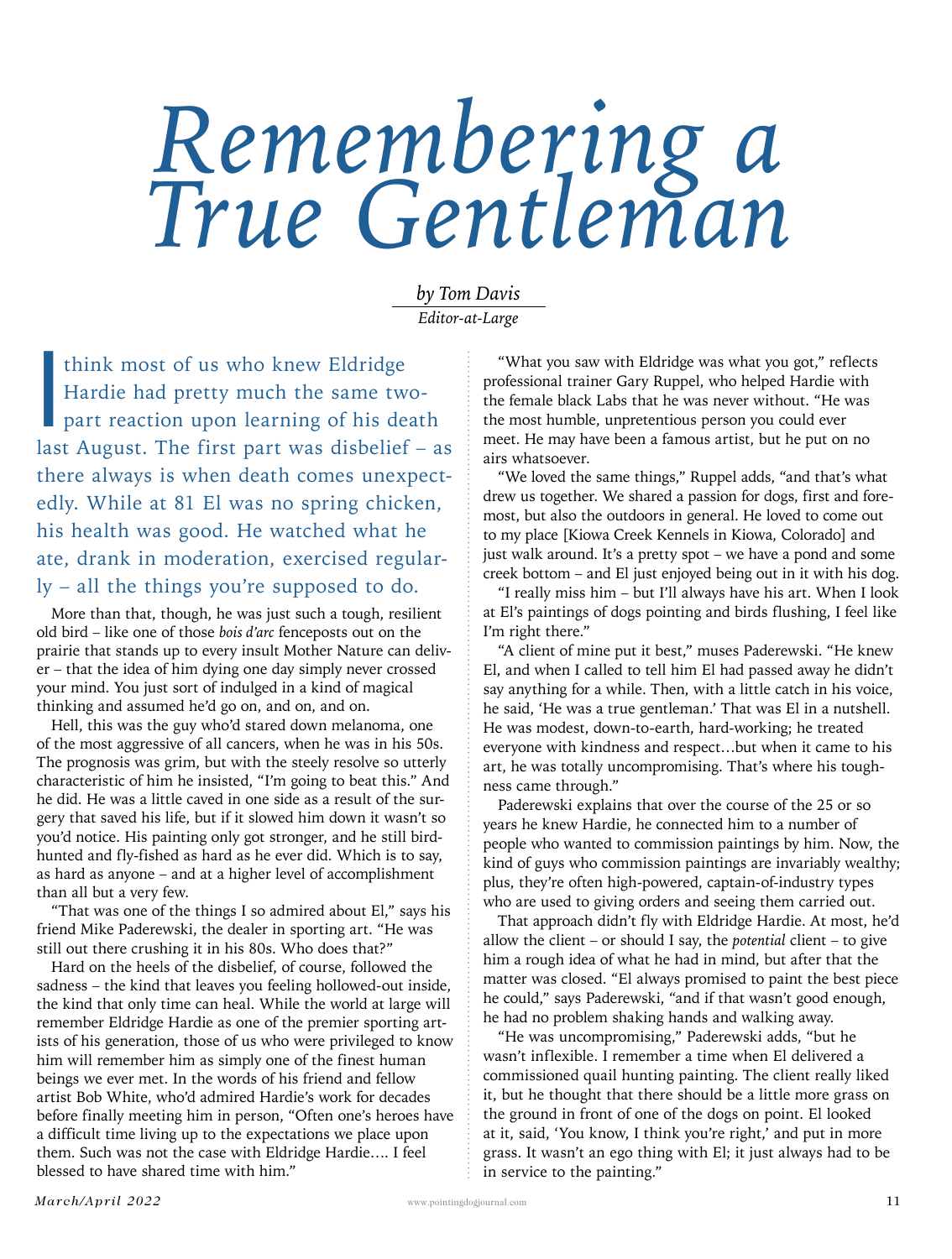

Homeward*, by Eldridge Hardie*

Paderewski notes, too, that while Hardie's work ethic was second-to-none, he wasn't a fast painter – the upshot being that he wasn't terribly prolific. "I courted him for six years," he laughs, "before he finally gave me a painting for my gallery. I tell people that I only had to court my wife for one year before she agreed to marry me!

"Seriously, the body of work El created is just so strong. Over the long haul, when people start talking about the great American sporting artists, El's going to be right in the thick of the conversation. In my opinion, he's right there next to Ogden Pleissner, and I can't think of higher praise."

The readers of this magazine, of course,<br>associate Hardie primarily with his<br>paintings of pointing dogs. He prob-<br>ably painted more pointers than anything associate Hardie primarily with his paintings of pointing dogs. He probably painted more pointers than anything – Bob Wehle commissioned him to do a portrait of three of his dogs to commemorate the 60th Anniversary of Elhew Kennels – but he also depicted English setters, Brittanys, Viszlas, German shorthairs, and a smattering of other breeds. He did a lot paintings of Labs, too.

The thing is, it wasn't until the mid-1980s that Hardie, who'd been painting full-time since 1968, added dogs to his repertoire. One day when I was visiting him at his home in Denver – I was there to gather material for the Introduction to his 2019 book *The Sporting Art of Eldridge Hardie –* I asked if he'd made a concerted effort to study canine anatomy.

"I sure did," he answered. "When we get to the studio [upstairs in his home], I'll show you the book on animal anatomy that I used as a reference when I was learning to depict dogs."

Later that day, when Hardie dug out the book – *Atlas of Animal Anatomy for Artists,* it's called – he unexpectedly found something else tucked inside: dozens if not hundreds of pencil drawings that he'd done, literally from the skeleton up, of the individual "pieces" of canine anatomy: legs, ribs, muzzles; ears, tails – everything. Many of these drawings were accompanied by notes Hardie had written as reminders to himself of how best to represent that particular element pictorially.

"I'd kind of forgotten about these," he admitted, pulling them out and spreading them on the table where he did most of his drawing and watercolor painting. (He did his oil painting – he was equally adept in both mediums – at a traditional upright easel. Hardie was left-handed, just FYI, and he always worked standing up. "I can't think sitting down," he said.) "They really helped me to understand how the muscles and bones fit and work, and that stood me in good stead later on."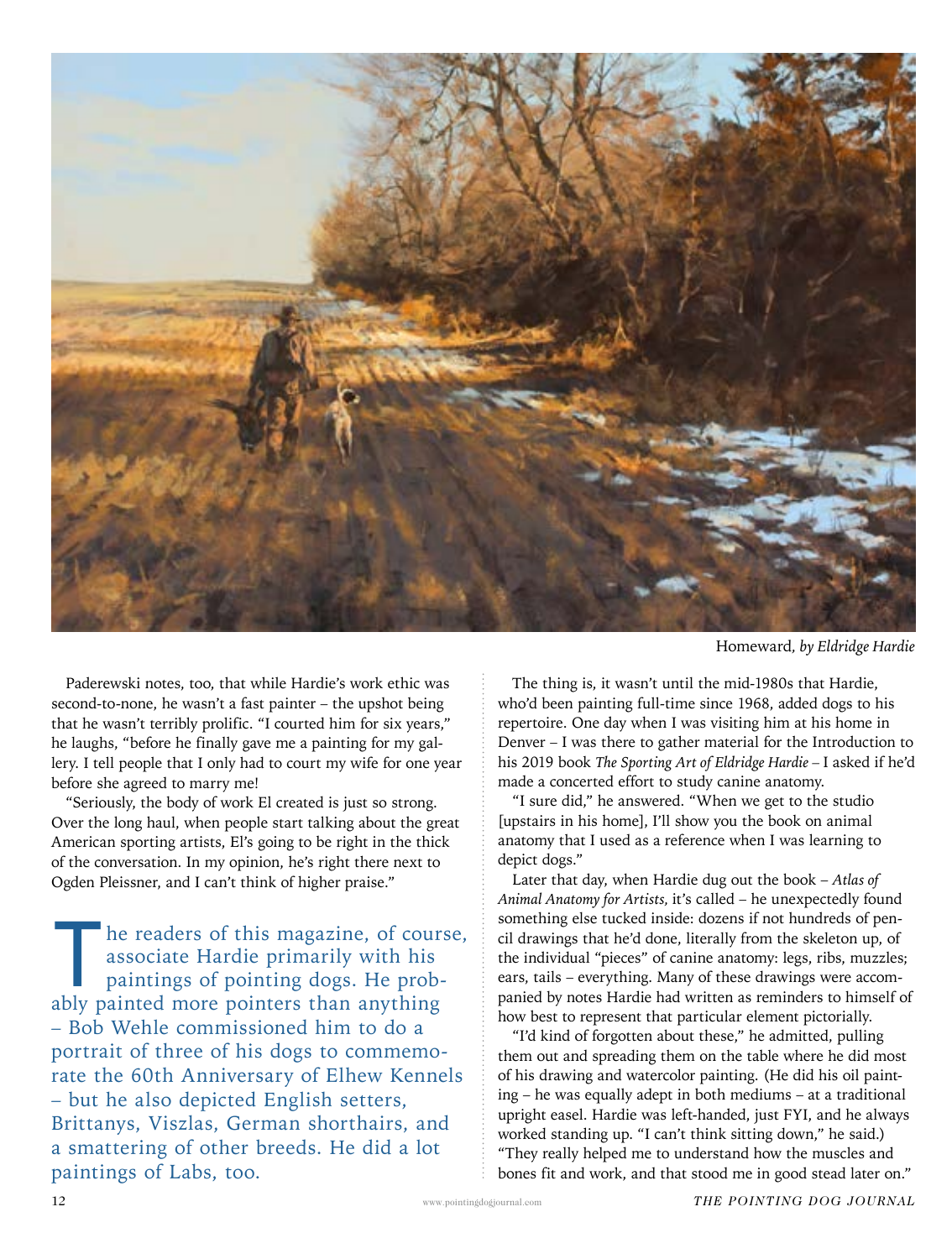Looking at these and the many other sketches and drawings Hardie showed me over the course of my visit – some done preliminary to specific paintings; others done simply in order to learn, grow, and build artistic muscle from the exercise – I thought of the writer Malcolm Gladwell's oft-cited assertion that mastery of a discipline, whether artistic, athletic, or anything else, requires at least 10,000 hours of intensive practice. Knowing that what I'd glimpsed was barely the tip of the iceberg of years of meticulous preparation, it occurred to me that Hardie's 10,000 hours – the *first* 10,000 hours, that is – were as far in the rearview mirror as the VW Beetle he drove when he moved from El Paso to Boulder way back in 1966.

By then he'd graduated first in his class from the School of Fine Arts at Washington University in St. Louis, illustrated a couple of books, and decided that somehow, someway, he was

going to make a living painting scenes of hunting and fishing that, in his words, "people would want to hang on their walls."

He was an aspiring artist, yes, but he was also a young man and we all know where a young man's fancy tends to turn. One night over beer and pizza, Hardie told me the story of his first date with his future wife, Ann, and while it has nothing to do with dogs, or hunting, or art, it's too good not to share.

"When I first moved to Colorado," he recounted, "my sisterin-law gave me the names and phone numbers of three girls she knew here. I called the first girl and the second girl, but struck out with both of them. So I just put the name and number of the third girl, who was Ann, on a piece of paper and tucked it into my wallet.

"About six months later, I moved from Boulder to Denver, where Ann was living, so I decided to give her a call. I picked

> her up at her apartment, and we went to a movie called *A Man for All Seasons.* The movie had an intermission, during which we both went to use the restrooms.

"Well, it was dark when I picked her up, and it was dark in the theater, and while I was using the restroom I suddenly had the terrifying thought, 'What if I don't recognize her?' It turned out she had the same thought; but we did recognize each other, and I guess you could say the rest is history. She eventually found out that I'd had her phone number for six months before I called her, though, and boy did I hear about *that*…."

They married in 1968, and in 1970 their daughter Abigail (Abby) was born. Son

*(left) Eldridge with fellow artist Bob White. "Often one's heroes have a difficult time living up to the expectations we place upon them," says Bob. "Such was not the case with Eldridge Hardie."*

*(below) Eldridge and Zinnia setting decoys, 2019*